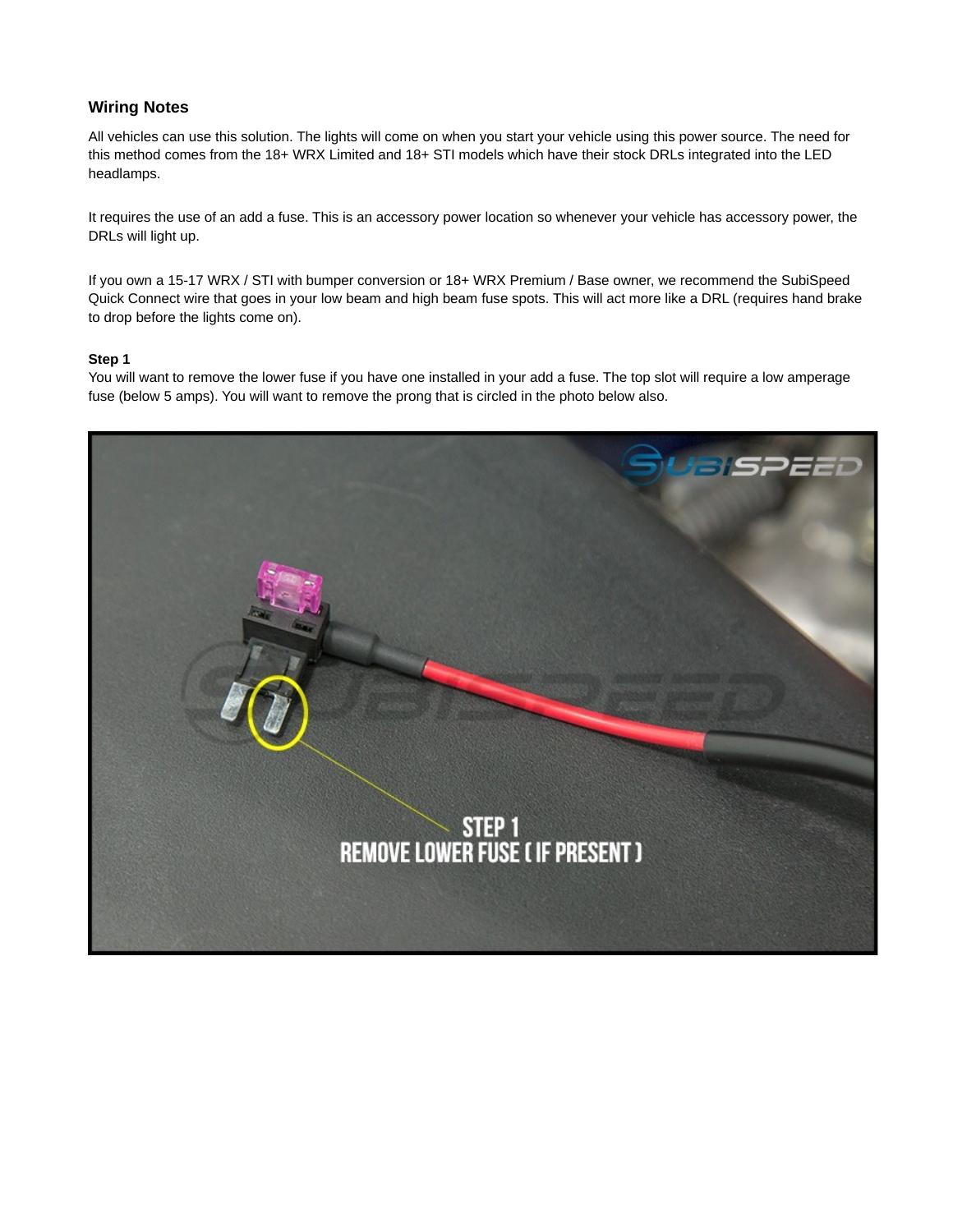**Step 2** Locate the position of the DRL fuse.